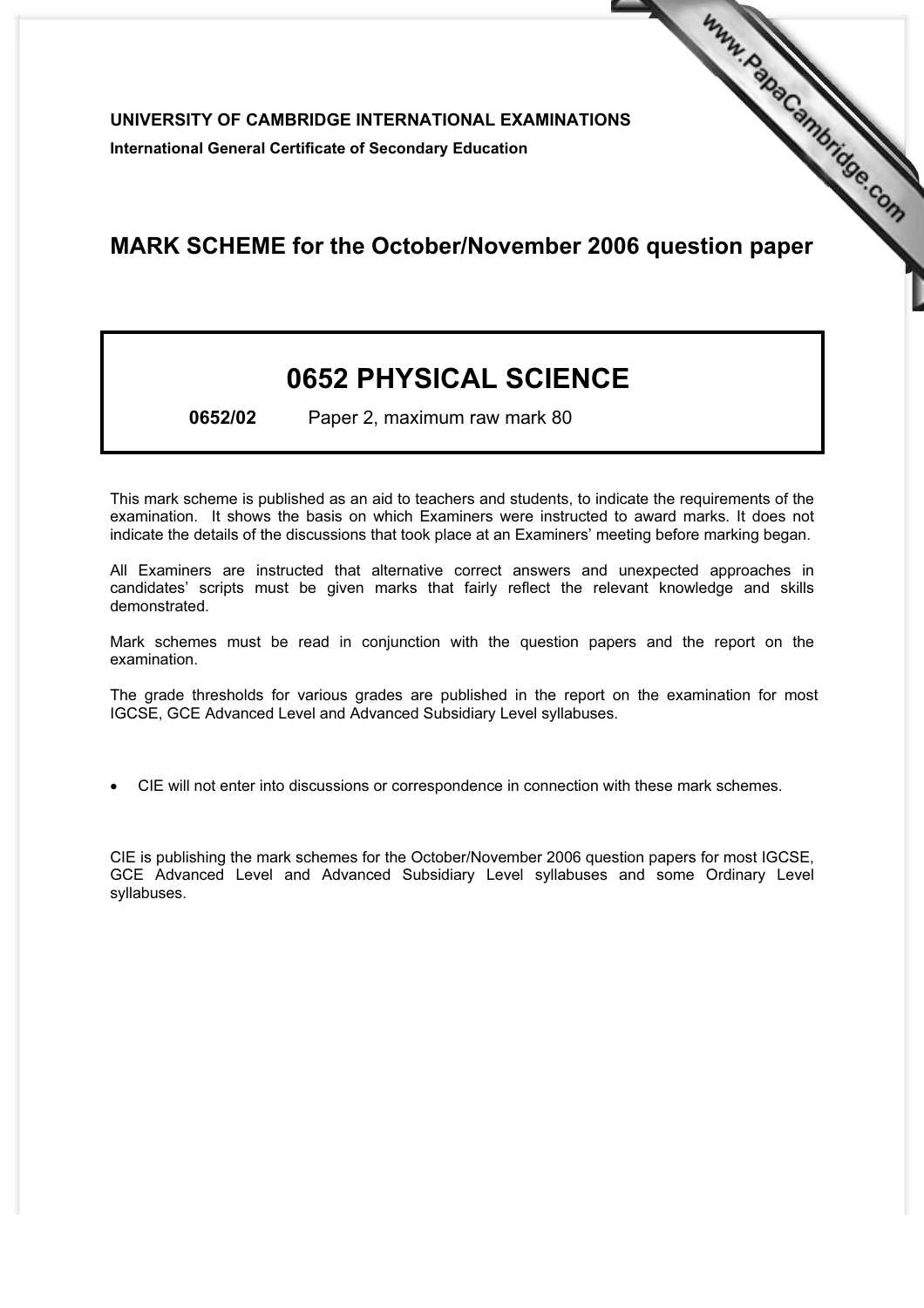

+ marks can only be scored if the previous mark has been scored.

In calculations, if the working/equation has not been asked for, and the answer is correct, then all the marks for that section must be scored.

Words in brackets preferable but not obligatory.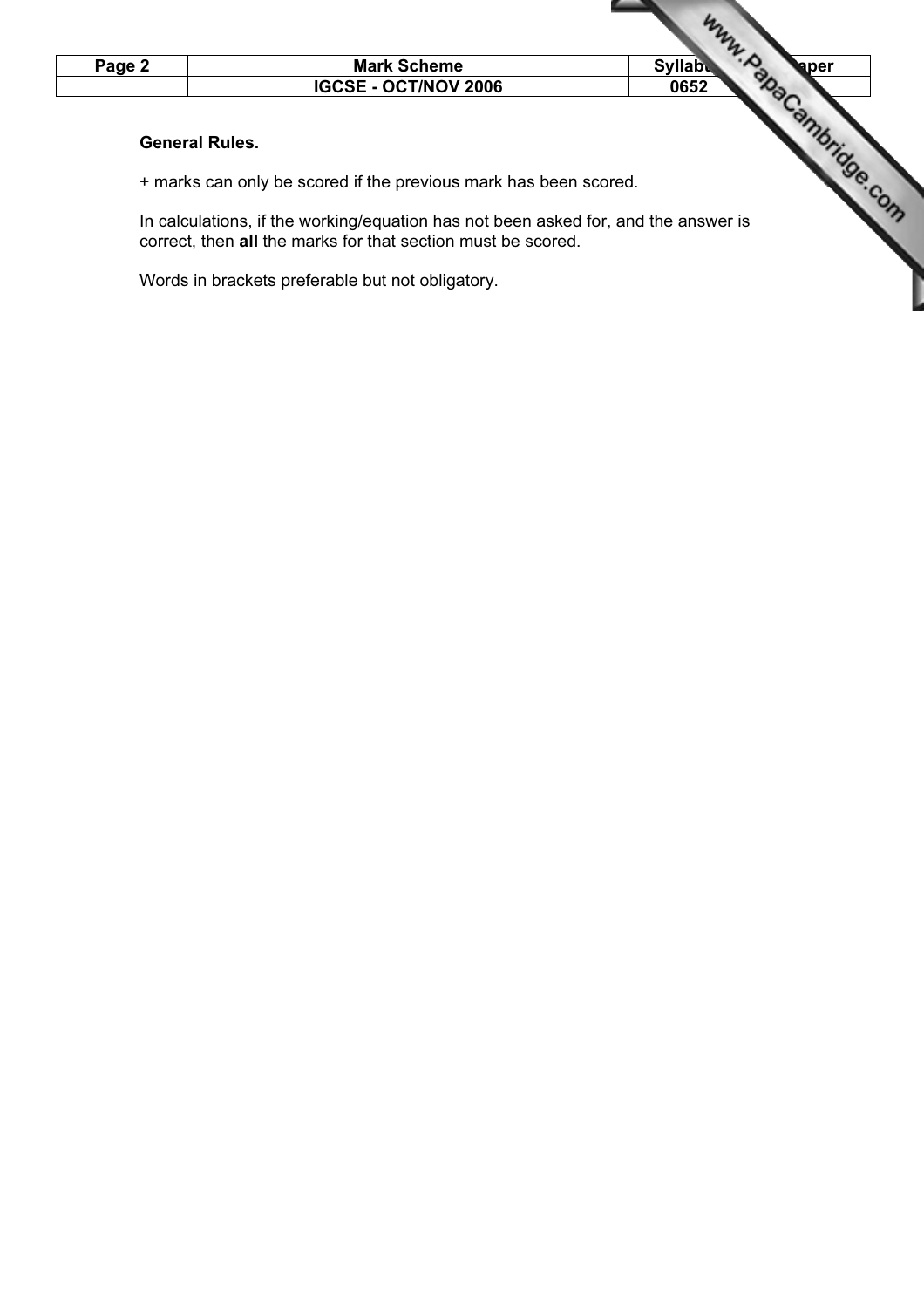| Page 3       |           |         | <b>Mark Scheme</b><br><b>Syllabu</b>                                                                       |                                |
|--------------|-----------|---------|------------------------------------------------------------------------------------------------------------|--------------------------------|
|              |           |         | <b>IGCSE - OCT/NOV 2006</b><br>0652                                                                        |                                |
|              |           |         |                                                                                                            |                                |
| 1            |           | (a) (i) | -OH or -O-H (do not accept HO)                                                                             |                                |
|              |           | (ii)    | $24 + 6 + 16$                                                                                              |                                |
|              |           | (iii)   | $= 46$<br>$= 0$                                                                                            |                                |
|              |           |         | $-$ OH                                                                                                     | <b>Www.PapaCambridge.com</b>   |
|              | $(b)$ (i) |         | $2 (CO2) + 3 (H2O) (both)$                                                                                 |                                |
|              |           | (ii)    | test - (bubble through) limewater                                                                          | 1                              |
|              |           |         | result - (from clear) to cloudy [necf]                                                                     | 1<br>1                         |
|              |           | (iii)   | test - use (anhydrous) copper sulphate/cobalt chloride<br>result - from white to cloudy/blue to red [necf] | 5                              |
|              |           |         | (no need for white/red if anhydrous used in test)                                                          |                                |
|              | (c)       |         | rises/increases                                                                                            | 1                              |
|              |           |         | from <7 to >7 (accept any corresponding figures)                                                           | $\mathbf{1}$<br>$\overline{2}$ |
|              |           |         |                                                                                                            | <b>Total 12</b>                |
| $\mathbf{2}$ | $(a)$ (i) |         | Cs  1                                                                                                      | 1                              |
|              |           | (ii)    | At  7                                                                                                      | 1<br>$\mathbf{2}$              |
|              |           |         | transfer of electron(s)                                                                                    | 1                              |
|              | (b)       |         | from Cs to At or to form Cs <sup>+</sup> and At <sup>-</sup>                                               | 1<br>$\mathbf{2}$              |
|              |           |         | (accept At loses an electron and Cs gains an electron for 2)                                               |                                |
|              |           |         | diagram showing shared pair of electrons                                                                   | 1                              |
|              |           |         | both shells with 8 electrons                                                                               | $+1$<br>2                      |
|              |           |         |                                                                                                            | Total 6                        |
| $\mathbf{3}$ | (a)       |         | brass expands (more than steel)                                                                            | 1                              |
|              |           |         | making entry gap smaller                                                                                   | 1<br>$\mathbf{2}$              |
|              | $(b)$ (i) |         | energy is passed from molecule to molecule                                                                 |                                |
|              |           | (ii)    | hot air from the bottom (of the oven) rises                                                                |                                |
|              |           | (iii)   | waves or (better) infra red                                                                                |                                |
|              |           |         | some correct reference to the example somewhere                                                            | 1<br>4                         |
|              |           |         |                                                                                                            | Total 6                        |
| 4            | $(a)$ (i) |         | kinetic                                                                                                    | 1                              |
|              |           | (ii)    | mention of gravity                                                                                         | 1                              |
|              |           |         | either Earth's gravity or gravity pulls it                                                                 | 1<br>$\mathbf{3}$              |
|              | $(b)$ (i) |         | anywhere from where the rate of increase of the curve's gradient                                           |                                |
|              |           |         | starts to decrease to the vertical line                                                                    | 1                              |
|              |           | (i)     | work is done (any mention of work)<br>against friction (any mention of friction) / air resistance          | 1                              |
|              |           | (iii)   | kinetic energy is converted to heat/ (any mention of heat)                                                 | 1<br>4                         |
|              |           |         |                                                                                                            | <b>Total 7</b>                 |
|              |           |         |                                                                                                            |                                |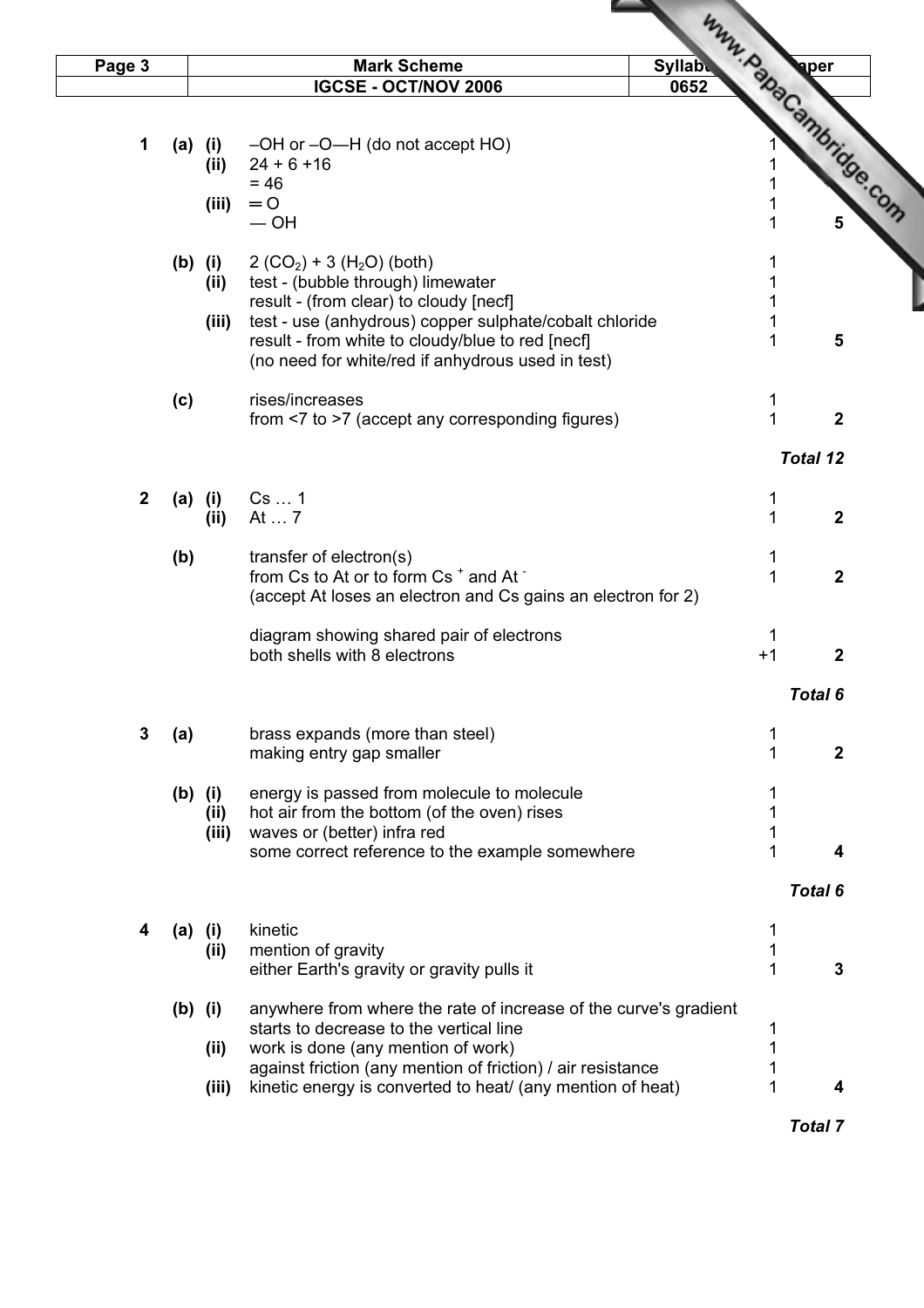| Page 4                  |           |      | <b>Mark Scheme</b>                                                                   | <b>Syllabu</b>        |                |              |
|-------------------------|-----------|------|--------------------------------------------------------------------------------------|-----------------------|----------------|--------------|
|                         |           |      | <b>IGCSE - OCT/NOV 2006</b>                                                          | 0652                  |                |              |
|                         |           |      |                                                                                      |                       |                |              |
| 5                       | $(a)$ (i) |      | wavelength correctly marked                                                          | Www.papaCambridge.com |                |              |
|                         |           | (ii) | amplitude correctly marked                                                           |                       |                |              |
|                         |           |      |                                                                                      |                       |                |              |
|                         | $(b)$ (i) |      | move the hand further (up and down)                                                  |                       |                |              |
|                         |           | (ii) | move the hand up and down faster                                                     |                       |                |              |
|                         |           |      | clear that it means more times per second                                            | $+1$                  |                | 3            |
|                         | (c)       |      | string vibrates                                                                      |                       | 1              |              |
|                         |           |      | causing the air molecules to vibrate                                                 |                       | $\mathbf{1}$   | $\mathbf{2}$ |
|                         |           |      |                                                                                      |                       | <b>Total 7</b> |              |
| $\boldsymbol{6}$        | (a)       |      | hydrogen is flammable/explosive                                                      |                       | 1              |              |
|                         |           |      | helium is inert or equivalent                                                        |                       | $\mathbf{1}$   | $\mathbf{2}$ |
|                         | (b)       |      | in air the (hot) tungsten/filament would oxidize/burn/react                          |                       | 1              |              |
|                         |           |      | argon is inert or equivalent                                                         |                       | 1              | $\mathbf{2}$ |
|                         |           |      |                                                                                      |                       |                |              |
|                         | (c)       |      | number of protons in argon nucleus - 18<br>number of neutrons in helium nucleus $-2$ |                       | 1<br>1         |              |
|                         |           |      | arrangement of electrons in argon $-2,8,8$                                           |                       | 1              | 3            |
|                         |           |      |                                                                                      |                       |                |              |
|                         |           |      |                                                                                      |                       | <b>Total 7</b> |              |
| $\overline{\mathbf{7}}$ | (a)       |      | $V = IR$ or R = V/I or R = 12/2                                                      |                       | 1              |              |
|                         |           |      | $= 6$                                                                                |                       | 1              |              |
|                         |           |      | Ω                                                                                    |                       | 1              | 3            |
|                         | $(b)$ (i) |      | top pole on top pin south                                                            |                       |                |              |
|                         |           |      | remainder all correct                                                                |                       |                |              |
|                         |           | (ii) | fall off                                                                             |                       |                |              |
|                         |           |      | one by one                                                                           |                       | 1              |              |
|                         |           |      | because the iron loses its magnetism                                                 |                       | 1              | 5            |